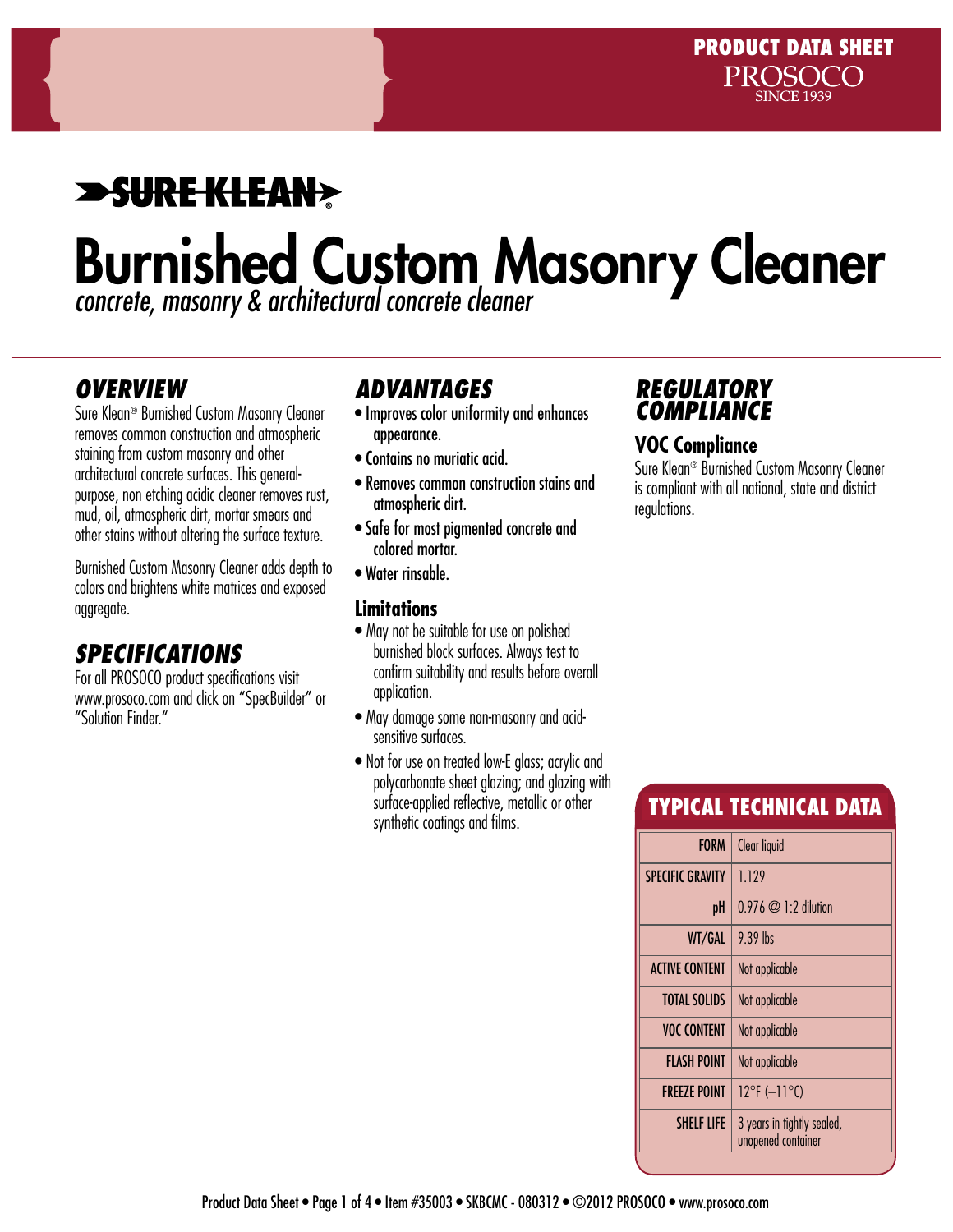#### **>SURE KLEAN> PRODUCT DATA SHEET<br>PROSOCO** Burnished Custom Masonry Cleaner **SINCE 1939**

#### *PREPARATION*

Protect people, vehicles, property, metal, painted surfaces, plants and other non masonry materials from product, splash, residue, rinse, wind drift and fumes. When working over traffic, clean when traffic is at a minimum. Protect or divert traffic if necessary.

Clean masonry before installing windows, doors, finished flooring, metal fixtures, hardware, light fixtures, roofing materials and other non masonry items. If already installed, protect with polyethylene before application. Sure Klean® Strippable Masking is appropriate for use with this product to protect windows. All caulking and sealant materials should be in place and thoroughly cured before cleaning.

Protect wall cavities during construction to entitled and the **ALWAYS TEST**<br>prevent rainwater saturation and related staining. Let newly constructed surfaces dry and cure thoroughly before cleaning. Excessive moisture may mobilize staining and cause unsatisfactory cleaning results.

Construction soiling and mortar residues on new brick and tile surfaces clean most effectively if the cleaning is done within 14–28 days of installation. Mortar and grout smears left on the surface longer result in a more difficult clean down and may cause undesirable results. Cleaning high-strength mortar/grout within seven days improves results.

When applying to exteriors of occupied buildings, make sure all windows, exterior intakes and air conditioning vents are covered and air handling

equipment are shut down during application.

Recommended for these substrates. Always test. Coverage is in sq.ft./m. per gallon of concentrate. *Substrate Type Use? Coverage* **Architectural** Concrete Block Burnished **Smooth** Split-faced Ribbed yes yes yes yes 300–400 sq.ft. 28–37 sq.m. **Concrete** Brick Tile Precast Panels **Pavers** Cast-in-place yes yes yes yes yes 300–600 sq.ft. 28–56 sq.m. Fired Clay Brick\* Tile Terra Cotta Pavers\* yes yes yes yes 300–400 sq.ft. 28–37 sq.m. Marble, Travertine, Limestone Polished | no | N/A Unpolished | no | N/A **Granite** Polished I no I N/A Unpolished | no | N/A Sandstone | Unpolished | no | N/A Slate | Unpolished | no | N/A \*Sure Klean® 600, 101 Lime Solvent or Vana Trol® may be more suitable. Always test to ensure desired results. Coverage estimates depend on surface texture and porosity.

#### **Surface and Air Temperatures**

Do not apply when temperature is below freezing or will be overnight. If freezing conditions exist before application, let the surface thaw.

#### **Equipment**

Dilution and application equipment should be of polypropylene or polyethylene construction. Use acid resistant staging equipment and safety lines.

Apply with a soft-fibered, tampico masonry washing brush or with low-pressure spray equipment (50 psi max) fitted with acid-resistant hoses and gaskets. Do

ALWAYS TEST a small area of each surface to confirm suitability and desired results before starting overall application. Test with the same equipment, recommended surface preparation and application procedures planned for general application.

not atomize. Do not use pressure spray above 50 psi. This drives the cleaner into the surface, making rinse difficult. May cause stains.

Rinse with enough water and pressure to flush spent cleaner and dissolved soiling from the masonry surface and surface pores without damage. Inadequate rinsing leaves residues which may stain the cleaned surface.

Masonry-washing equipment generating 400–1000 psi with a water flow rate of 6–8 gallons per minute is the best water/pressure combination for rinsing porous masonry. Use a 15–45° fan spray tip. Heated water (150–180°F; 65–82°C) may improve cleaning efficiency. Use adjustable equipment for reducing water flow-rates and rinsing pressure as needed for sensitive surfaces.

Rinsing pressures greater than 1000 psi and fan spray tips smaller than 15° may permanently damage sensitive masonry. Water flow-rates less than 6 gallons per minute may reduce cleaning productivity and contribute to uneven cleaning results.

#### **Storage and Handling**

Store in a cool, dry place with adequate ventilation. Always seal container after dispensing. Do not alter or mix with other chemicals. Published shelf life assumes upright storage of sealed containers in a dry place. Maintain temperatures of 45–100°F (7–38°C). Do not double stack pallets. Dispose of unused product and container in accordance with local, state and federal regulations.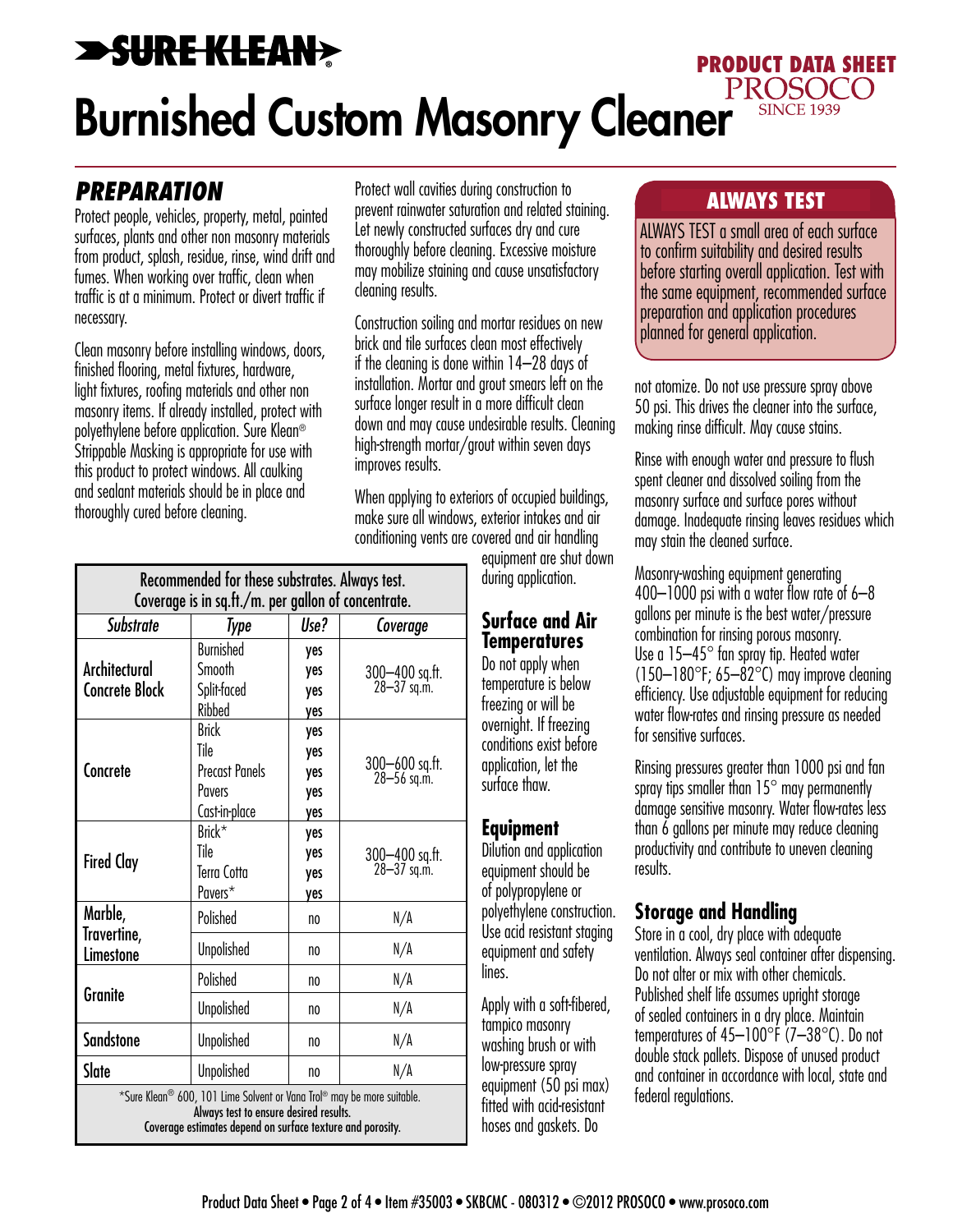#### **>SURE KLEAN> PRODUCT DATA SHEET<br>PROSOCO** Burnished Custom Masonry Cleaner **SINCE 1939**

#### *APPLICATION*

Before use, read "Preparation" and "Safety Information."

ALWAYS TEST each surface and type of stain for suitability, dilution rates and desired results before overall application. Use the following application instructions. Let surface dry thoroughly before inspection and approval.

#### **Dilution**

Do not alter or dilute product, except as specified. Always pour cold water into empty bucket first, then carefully add product. Never use hot water. Handle in polypropylene buckets only. Acidic materials and fumes attack metal. The following are recommended dilutions for use on precast, monolithic and "unit" concrete surfaces:

*Exposed Aggregate* Removal of retarder, efflorescence, etc.

1 part concentrate : 2 parts water

*Custom Masonry* 1 part concentrate : 3 parts water

*Cast Simulated Stone*

1 part concentrate : 3 parts water

*Concrete Block, Slump Brick*

1 part concentrate : 3 parts water

When calculating the volume of cleaner required for porous, textured surfaces, assume 50 square feet per gallon of prepared cleaner. For dense, smooth surfaces, assume up to 150 square feet per gallon of prepared cleaner. The coverage rate chart assumes an average coverage rate of 100 square feet per gallon of prepared cleaner.

#### **Application Instructions**

Multiple applications may etch acid-sensitive surfaces.

1. Working from the bottom to the top, always prewet surface with fresh water. When cleaning vertical surfaces, keep lower areas wet to avoid streaks.

- 2. Apply diluted cleaner directly to surface with masonry brush or low-pressure spray.
- 3. Let the cleaner stay on the surface for 3–5 minutes or until stains have disappeared.
- 4. Reapply cleaner and rinse thoroughly with fresh water, working from the bottom to the top. If pressure rinsing equipment is not available, brush the surface while rinsing with clean water.

#### **Cleanup**

Clean tools and equipment using fresh water.

#### *SAFETY INFORMATION*

Sure Klean® Burnished Custom Masonry Cleaner is an acidic cleaning product with safety issues common to corrosive materials. Use appropriate safety equipment and job site controls during application and handling. Read the full label and MSDS for precautionary instructions before use.

#### **First Aid**

*Ingestion*: If conscious, give large amounts of milk or water and call a physician, emergency room or poison control center immediately. Do not induce vomiting.

*Eye Contact*: Rinse eyes thoroughly for 15 minutes. Get immediate medical assistance.

*Skin Contact:* Remove contaminated clothing and rinse thoroughly for 15 minutes. Get medical attention.

*Inhalation*: Remove to fresh air. Give artificial respiration if not breathing. Get immediate medical attention.

24 Hour Emergency Information: INFOTRAC at 800-535-5053

#### Best practices

Protect wall cavities during construction to prevent rainwater saturation and related staining. Let newly constructed surfaces dry and cure thoroughly before cleaning. Excessive moisture may mobilize staining and cause unsatisfactory cleaning results.

Multiple applications may etch acid-sensitive surfaces.

Apply with low-pressure spray equipment (50 psi max) fitted with acid-resistant hoses and gaskets. Do not atomize. Do not use pressure spray above 50 psi. This drives the cleaner into the surface, making rinse difficult. May cause stains.

Masonry-washing equipment generating 400–1000 psi with a water flow rate of 6–8 gallons per minute is the best water/ pressure combination for rinsing porous masonry. Use a 15–45° fan spray tip. Heated water (150–180 $\degree$ F; 65–82 $\degree$ C) may improve cleaning efficiency. Use adjustable equipment for reducing water flow-rates and rinsing pressure as needed for sensitive surfaces.

Never go it alone. For problems or questions, contact your local PROSOCO distributor or field representative. Or call PROSOCO technical Customer Care toll-free at 800-255-4255.